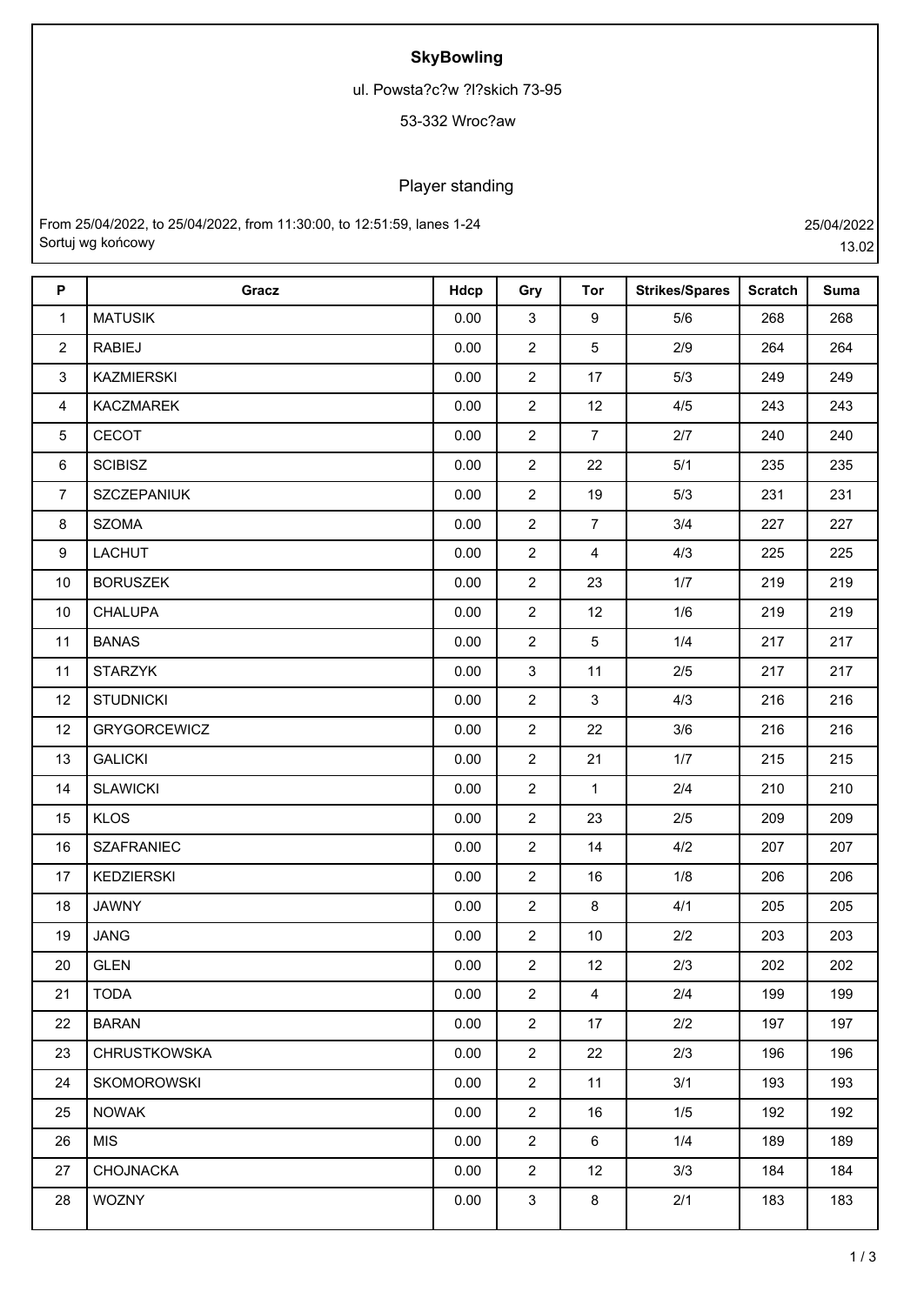| 29 | <b>PILAREK</b>     | 0.00 | 2              | 17              | 0/5 | 182 | 182 |
|----|--------------------|------|----------------|-----------------|-----|-----|-----|
| 30 | <b>BRALIK</b>      | 0.00 | $\overline{2}$ | $\mathbf{1}$    | 4/1 | 181 | 181 |
| 31 | <b>SOBCZYK</b>     | 0.00 | $\overline{2}$ | $\overline{7}$  | 4/0 | 179 | 179 |
| 32 | <b>FALISZ</b>      | 0.00 | $\overline{2}$ | 19              | 0/4 | 176 | 176 |
| 33 | <b>PYPEC</b>       | 0.00 | $\overline{2}$ | 19              | 1/3 | 175 | 175 |
| 33 | <b>SKOWRONEK</b>   | 0.00 | $\overline{2}$ | 14              | 1/3 | 175 | 175 |
| 34 | <b>ZIELINSKI</b>   | 0.00 | $\overline{2}$ | 20              | 3/0 | 174 | 174 |
| 34 | <b>REICH</b>       | 0.00 | $\overline{2}$ | 15              | 3/2 | 174 | 174 |
| 35 | <b>KICINSKI</b>    | 0.00 | $\overline{2}$ | 14              | 1/6 | 173 | 173 |
| 36 | <b>MATLA</b>       | 0.00 | $\overline{2}$ | 21              | 1/3 | 170 | 170 |
| 36 | <b>REMISZEWSKA</b> | 0.00 | $\overline{2}$ | 11              | 1/6 | 170 | 170 |
| 37 | <b>HELENIAK</b>    | 0.00 | $\overline{2}$ | $\overline{4}$  | 2/0 | 167 | 167 |
| 38 | KLANOWSKA          | 0.00 | $\overline{2}$ | $9\,$           | 0/3 | 166 | 166 |
| 38 | <b>BOSZKIEWICZ</b> | 0.00 | $\overline{2}$ | 3               | 1/1 | 166 | 166 |
| 39 | <b>KONCZAK</b>     | 0.00 | $\overline{2}$ | 18              | 0/3 | 165 | 165 |
| 40 | <b>URBANIAK</b>    | 0.00 | $\overline{2}$ | $\overline{2}$  | 1/2 | 164 | 164 |
| 41 | <b>KOSOWSKA</b>    | 0.00 | $\overline{2}$ | $\mathbf{1}$    | 1/2 | 163 | 163 |
| 41 | <b>TYNIEC</b>      | 0.00 | $\overline{2}$ | $5\phantom{.0}$ | 1/2 | 163 | 163 |
| 42 | <b>DURKALEC</b>    | 0.00 | $\overline{2}$ | 23              | 3/1 | 162 | 162 |
| 43 | <b>KOSTRZEWA</b>   | 0.00 | $\overline{2}$ | $9\,$           | 1/1 | 158 | 158 |
| 44 | KALETA             | 0.00 | $\overline{2}$ | 6               | 1/1 | 157 | 157 |
| 45 | <b>POCHWALA</b>    | 0.00 | $\overline{2}$ | 6               | 2/1 | 155 | 155 |
| 46 | <b>GRZEWINSKI</b>  | 0.00 | $\overline{c}$ | $18$            | 2/2 | 153 | 153 |
| 47 | SOROKIN            | 0.00 | $\overline{c}$ | 10              | 2/4 | 152 | 152 |
| 48 | IDZI               | 0.00 | $\overline{2}$ | $7\overline{ }$ | 0/2 | 151 | 151 |
| 49 | <b>HAPANIUK</b>    | 0.00 | $\overline{2}$ | 9               | 1/0 | 150 | 150 |
| 50 | <b>DWORNICZAK</b>  | 0.00 | $\overline{2}$ | 23              | 2/2 | 145 | 145 |
| 51 | LUBERANSKI         | 0.00 | $\overline{2}$ | 8               | 1/1 | 144 | 144 |
| 52 | <b>WIECZOREK</b>   | 0.00 | $\overline{2}$ | $\overline{4}$  | 2/1 | 143 | 143 |
| 53 | <b>STASIAK</b>     | 0.00 | $\overline{2}$ | 21              | 0/2 | 140 | 140 |
| 54 | <b>KRYKWINSKI</b>  | 0.00 | $\overline{2}$ | $2^{\circ}$     | 0/3 | 138 | 138 |
| 54 | SAGAN              | 0.00 | $\overline{2}$ | 15              | 1/3 | 138 | 138 |
| 55 | <b>HRYLUK</b>      | 0.00 | $\overline{2}$ | 10              | 0/2 | 137 | 137 |
| 55 | <b>SWIATEK</b>     | 0.00 | $\overline{2}$ | 20              | 2/3 | 137 | 137 |
| 55 | <b>ILNICKI</b>     | 0.00 | $\overline{2}$ | 19              | 1/0 | 137 | 137 |
| 56 | <b>PIETRZAK</b>    | 0.00 | $\overline{2}$ | 16              | 0/2 | 134 | 134 |
| 56 | <b>BOGUSLAWSKA</b> | 0.00 | $\overline{2}$ | 11              | 2/1 | 134 | 134 |
| 57 | WILCZYNSKA         | 0.00 | $\overline{2}$ | $\mathbf{3}$    | 0/0 | 133 | 133 |
| 58 | <b>BIELAK</b>      | 0.00 | $\overline{2}$ | 21              | 0/1 | 132 | 132 |
| 59 | ANDRYSZKIEWICZ     | 0.00 | $\overline{2}$ | 20              | 1/1 | 129 | 129 |
| 60 | <b>WROBEL</b>      | 0.00 | $\overline{2}$ | 15              | 0/3 | 126 | 126 |